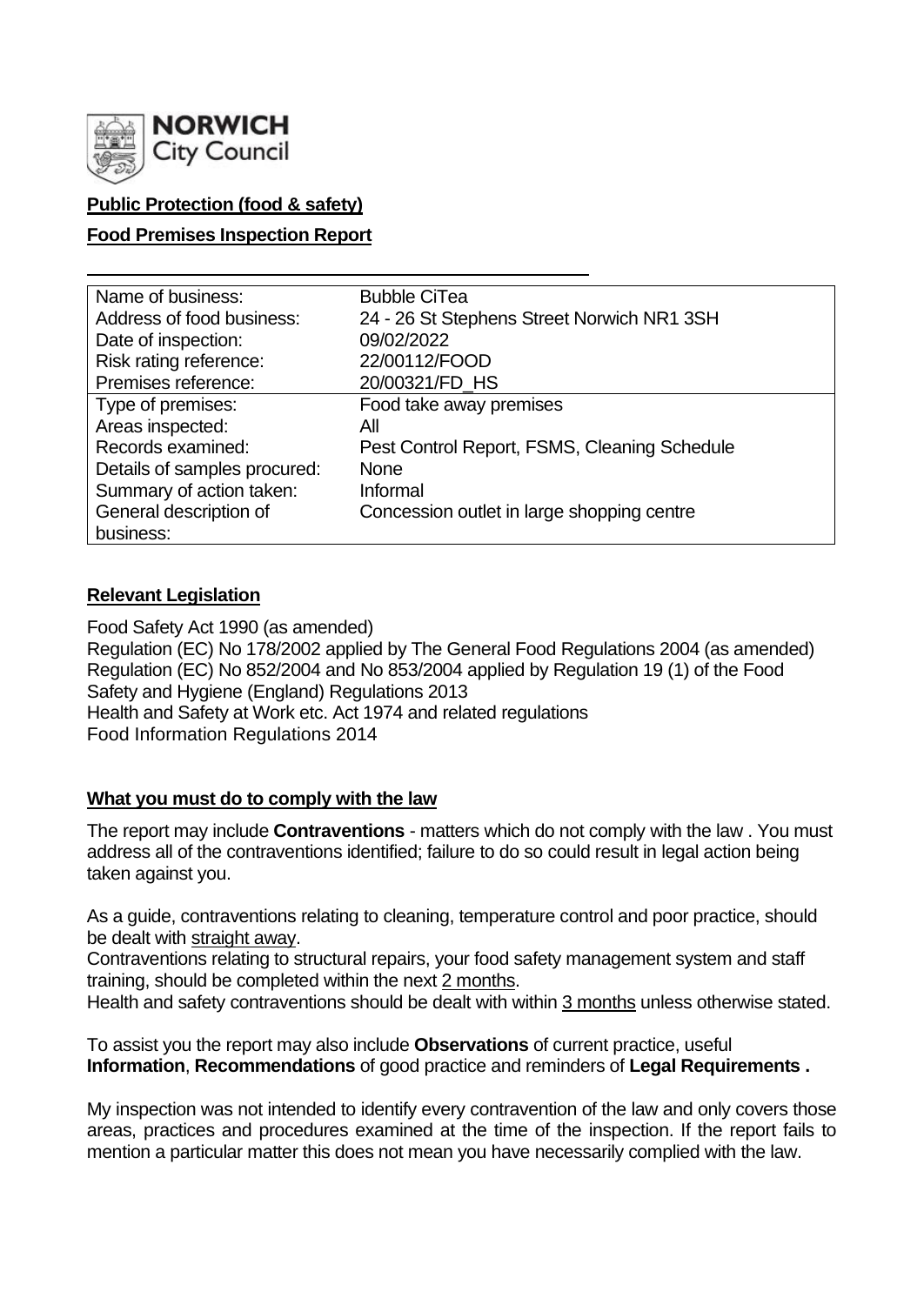# **FOOD SAFETY**

### **How we calculate your Food Hygiene Rating:**

The food safety section has been divided into the three areas which you are scored against for the hygiene rating: 1. food hygiene and safety procedures, 2. structural requirements and 3. confidence in management/control procedures. Each section begins with a summary of what was observed and the score you have been given. Details of how these scores combine to produce your overall food hygiene rating are shown in the table.

| <b>Compliance Area</b>                     |          |    |           | <b>You Score</b> |           |    |           |    |          |  |
|--------------------------------------------|----------|----|-----------|------------------|-----------|----|-----------|----|----------|--|
| Food Hygiene and Safety                    |          |    |           | $\overline{0}$   | 5         | 10 | 15        | 20 | 25       |  |
| <b>Structure and Cleaning</b>              |          |    | $\bf{0}$  | 5                | 10        | 15 | 20        | 25 |          |  |
| Confidence in management & control systems |          |    | $\bf{0}$  | 5.               | 10        | 15 | 20        | 30 |          |  |
|                                            |          |    |           |                  |           |    |           |    |          |  |
| <b>Your Total score</b>                    | $0 - 15$ | 20 | $25 - 30$ |                  | $35 - 40$ |    | $45 - 50$ |    | > 50     |  |
| <b>Your Worst score</b>                    | 5        | 10 | 10        |                  | 15        |    | 20        |    |          |  |
|                                            |          |    |           |                  |           |    |           |    |          |  |
| <b>Your Rating is</b>                      | 5        | 4  |           | 3                | 2         |    |           |    | $\Omega$ |  |

Your Food Hygiene Rating is 5 - a very good standard



## **1. Food Hygiene and Safety**

Food hygiene standards are high. You demonstrated a very good standard of compliance with legal requirements. You have safe food handling practices and procedures and all the necessary control measures to prevent cross-contamination are in place. Some minor contraventions require your attention. **(Score 5)**

## Contamination risks

**Observation** I was pleased to see you were able to demonstrate effective controls to prevent cross-contamination.

#### Hand-washing

**Contravention** The following indicated that hand-washing was not suitably managed:

• equipment was seen draining in the wash hand basin

## Personal Hygiene

**Observation** I was pleased to see that standards of personal hygiene were high.